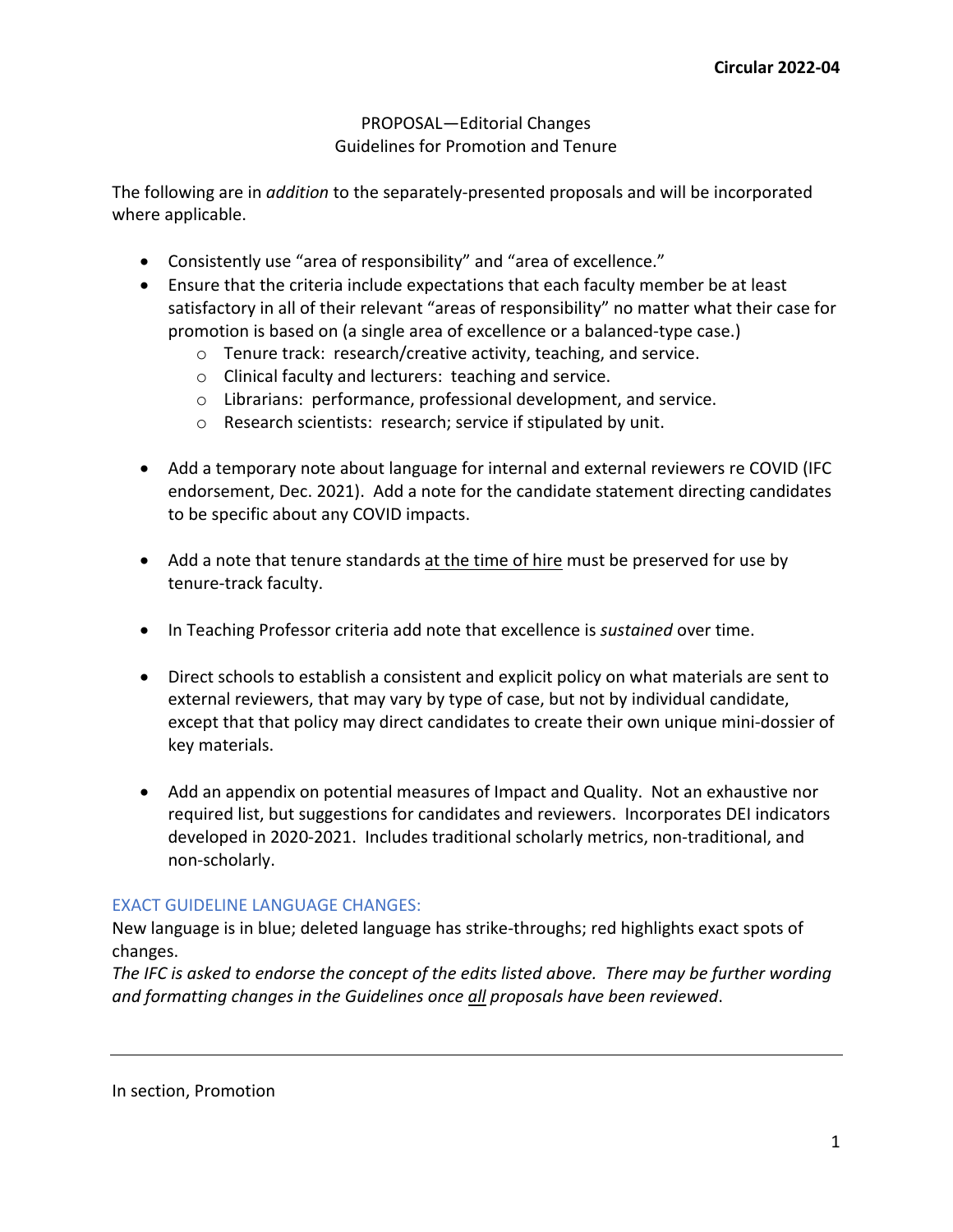- For probationary tenure-track candidates, promotion to the associate level is normally sought toward the end of the probationary period in conjunction with the tenure decision.
	- o In general, promotion standards are those in effect at the time of application for promotion; tenure standards are those in effect at the time of hire. EDIT-procedural. Units must keep copies of the standards in effect upon hire (the acceptance of an offer letter) for each pre-tenure faculty or librarian. Individual faculty or librarians may choose standards developed later if they wish. Decisions about tenure and promotion to associate rank should in most cases be parallel and consistent.
	- o All promotions to full, and all promotions in the non-tenure-track ranks, are based on standards in effect at the time of application.

In section, Teaching Professor criteria [for some reason 'sustained' was not included here].

- o For teaching professor:
	- EDIT-NTT Scholarship. The above, EDIT-Procedural on a sustained level of excellence, plus academic or professionally peer reviewed dissemination of scholarship that supports relevant to teaching and learning

## In section, Candidate Statement

o EDIT—Procedural. Candidates whose scholarship, teaching, or service have been affected by the COVID pandemic should be specific about the effects and their adaptations.

## In section, External Evaluation

- o EDIT-Procedural. Schools should maintain consistency in what is sent to external evaluators. This may vary by type of case, but not by candidate.
	- For cases based on excellence in research, a typical package consists of an IUPUI P&T CV, a disciplinary CV, the candidate's statement, and links to or copies of signature research items (or, links embedded in the CV).
	- For teaching, service, or balanced cases, each candidate should be asked to create a mini-dossier, containing the CVs and candidate statement, plus select and critical information supporting their case. Candidates should be cautioned that referees do not have unlimited time and attention.

## 6. Quality and Impact Details